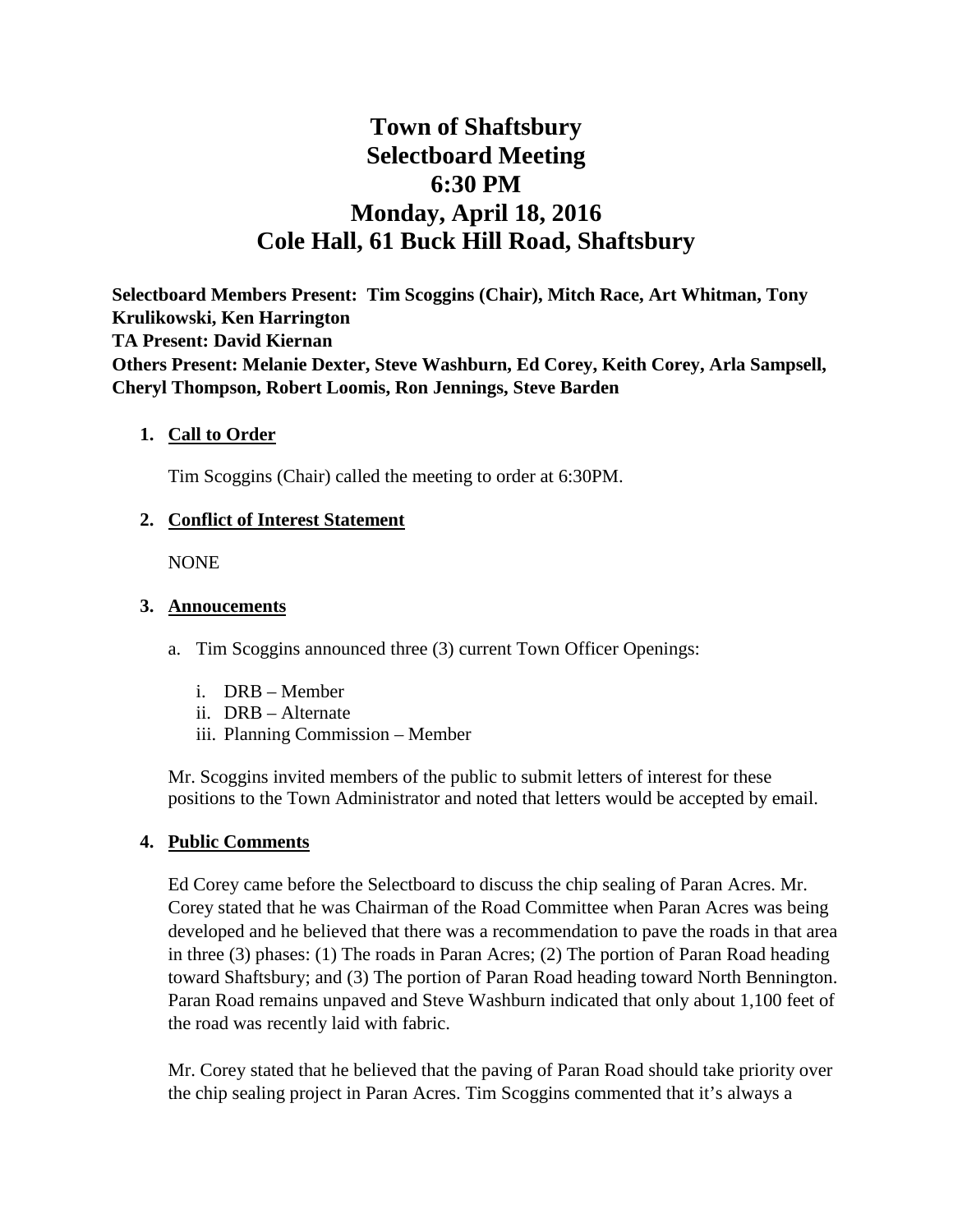question of priorities when it comes to the maintenance of the roads. Mr. Corey then said that he also believed there needed to be work done on Corey Drive, stating that the road had not been redone since the time that Paran Acres was being developed and that the apron that joins the road with Route 67E had not been worked on in about thirty years. Mr. Corey also expressed concern that the sign leading to Corey Drive was not 911 compliant and he also wanted a "no-outlet" sign. David Kiernan replied that he would look into it but that the apron portion of the road may be a State matter as Route 67 is a State-maintained highway.

Ed Corey then asked the Selectboard if the purchase on North Road had gone through. Tim Scoggins replied that the property remains under contract with a property inspection to be performed by April  $30<sup>th</sup>$ , a commitment for financing due by May  $15<sup>th</sup>$  and a closing by May  $30<sup>th</sup>$ . Mr. Corey wanted to confirm that the current residents of the property would be vacating the premises after the Town takes possession and Mr. Scoggins replied that they "definitely" will be leaving. Mr. Corey then stated that the parcel would be ideal for the placement of the Town garage as he believed the water source for the property came from a spring across the road near Dailey (Peckham)-owned land. Mr. Corey urged the Selectboard to look into any water rights granted by the deed. Tim Scoggins replied that there was nothing legal about the water situation at the North Road property and that the water comes from a hose running from across the street which feeds into a cistern. Mr. Scoggins said that this was a "neighbor-to-neighbor" arrangement and that it could not be expected to continue following closing on the property.

# **5. Treasurer's Report**

Melanie Dexter had circulated a written report for the middle of the month and stated that everything looked to be on track and "all systems are go." Ms. Dexter then presented the Selectboard with a form from People's United Bank and asked the Board to approve Abigail Sobolowski as Assistant Treasurer and grant check signing privileges to the bank account(s).

Motion: Mitch Race moved to approve Abigail Sobolowski as Assistant Treasurer and grant signing privileges to Town checks. Art Whitman seconded.

5-0-0 Motion approved.

# **6. Road Foreman Report**

Steve Washburn began his report by stating that the roads are getting better as the rain has stopped and grading can resume. Art Whitman asked if the chloride truck was being prepared and Mr. Washburn replied that it was ready to go. Tim Scoggins asked where the road crew had been grading and Mr. Washburn said that they had been working on Horton Hill, Matteson Road, Paran Road, the upper end of East Road, and West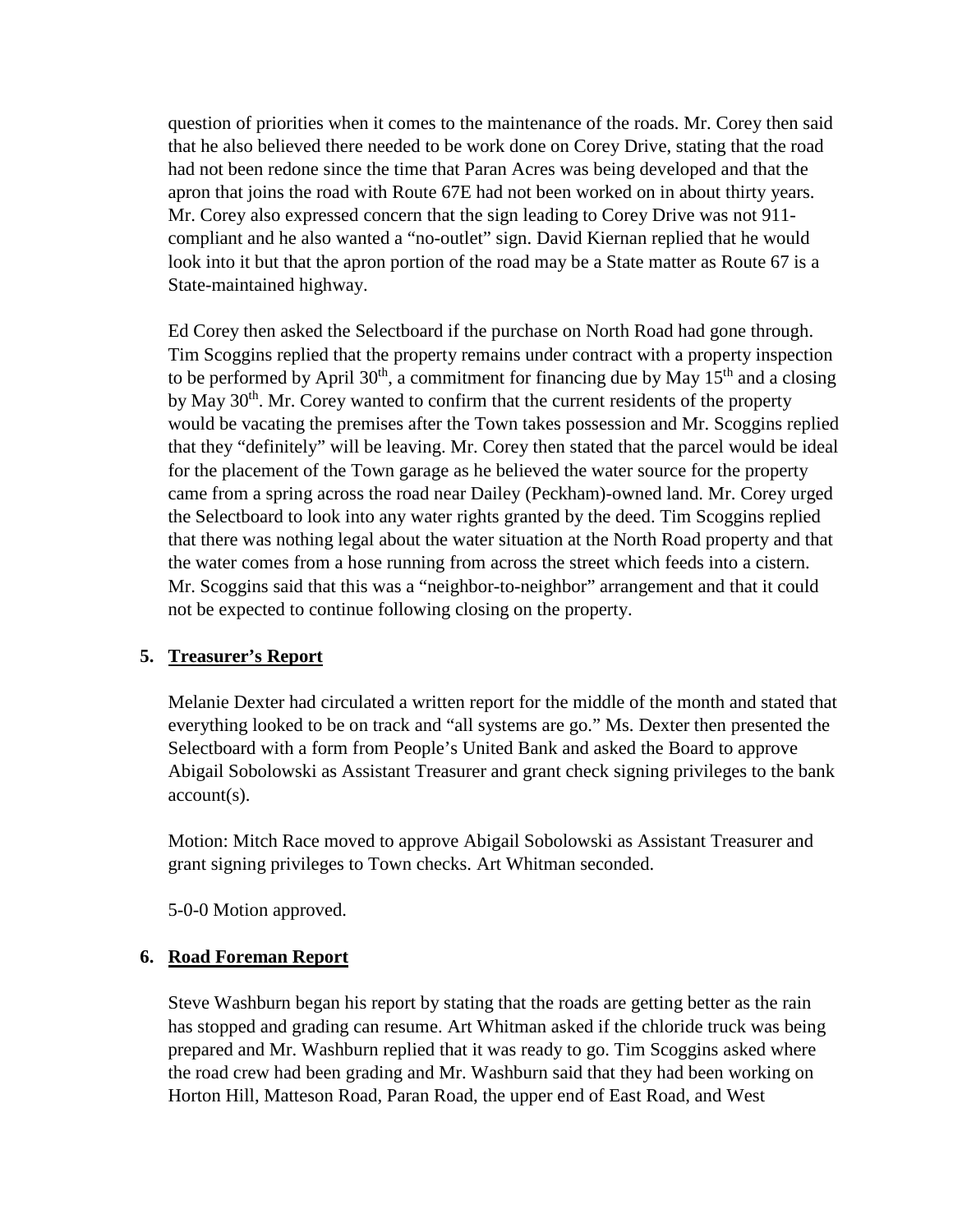Mountain Road. Town Line Road was slated for work on Tuesday, April 19th. Mitch Race asked about North Road and David Kiernan acknowledged the problems where the pavement portion of the road ends and the low point there creates problems. Ken Harrington suggested running gravel back onto the pavement for a portion of the road and keeping it maintained with chloride.

Ken Harrington raised the issue of a failing retaining wall on Glastenbury Road and reported that it needs to be reset. Mr. Harrington said that a power pole would need to be considered in the replacement of the wall. David Kiernan said that there was an order for blocks to replace the wall.

David Kiernan then brought up the water run-off on Blueberry Hill. Ken Harrington said that he and Steve Washburn had been on Blueberry Hill at a time when they could observe another spring and a possible area to install a culvert that won't disturb private property. Tim Scoggins requested an estimate on the road work required for the project and asked if the culvert would solve the problems with runoff on the road. Ken Harrington replied that it would also take some gravel and grading work as well.

Tim Scoggins asked if Mr. Washburn had reviewed the plan from Summit Engineering on Shaftsbury Hollow Road. Steve Washburn said that the plan made the recommendations that were on everyone's mind. David Kiernan said that the report was the first part of a two-part grant application process.

Mr. Kiernan also pointed out that the report identified a runoff issue coming from Dwyer's Camp Road, a privately-maintained road. Mr. Kiernan went on to say that the private road association will need to deal with the ditching need to solve the problems with the clogged culvert on Shaftsbury Hollow Road.

# **7. Cemetery Committee**

Three (3) members of the Grandview Cemetery Committee, Robert Loomis, Arla Sampsell, and Cheryl Thompson, appeared before the Selectboard. No members of the Shaftsbury Cemetery Committee were in attendance.

Robert Loomis stated that the Grandview Cemetery had been run privately for the last century but the volunteer-based committee has found it cannot continue to operate the cemetery and is seeking to turn it over to the Town of Shaftsbury. Mr. Loomis said that the Grandview Cemetery Association is still in the process of collecting records to turn over to the Town but that an initial meeting with the Shaftsbury Cemetery Committee had identified the work that needs to be done in order to carry out the transfer.

David Kiernan highlighted the issues identified regarding the transfer as follows: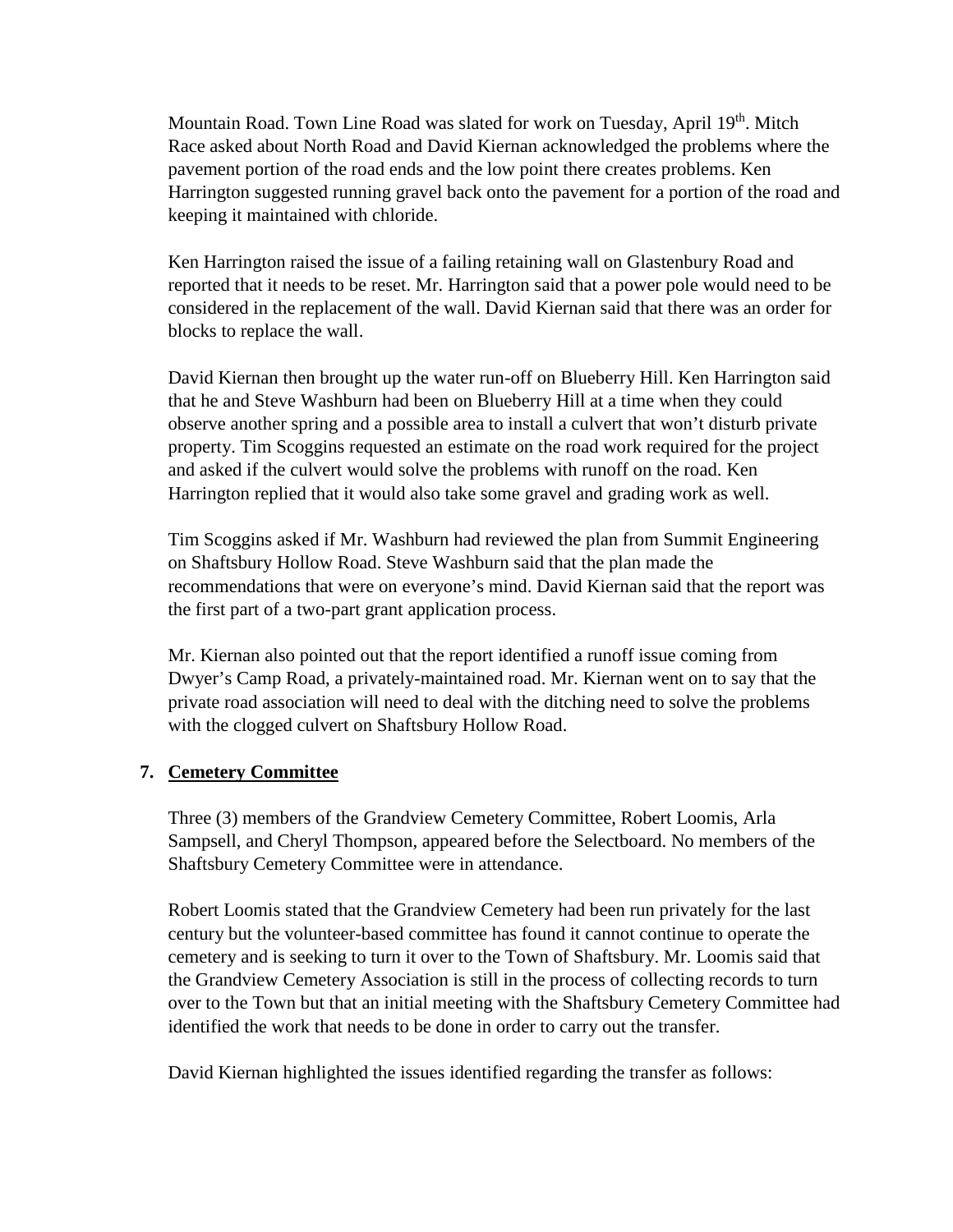- The Bylaws of the Shaftsbury Cemetery Committee would need to be changed to include residents of North Bennington to be buried in the Grandview Cemetery.
- The fee structure for Grandview Cemetery would need to be reviewed and possibly altered.
- Interim maintenance will need to be performed by the Town of Shaftsbury.

Tim Scoggins asked about remaining lot capacity at Grandview. Art Whitman said that he had attended a recent meeting of the North Bennington Trustees and had asked the Trustees to consider contributing money toward the maintenance of the Grandview Cemetery in exchange for the change in Bylaws to allow North Bennington residents to be buried in a Shaftsbury Town cemetery. Mr. Whitman went on to answer Mr. Scoggins question by stating that there is quite a bit of ledge on the cemetery property but he believed that if the hedgerows on the south side of the cemetery were pushed back, there could be room for 200-300 more lots. Mr. Whitman then cited the need for a survey of the property and asked if the \$68,000.00 that the Association holds for perpetual care could be used for costs related to surveying and/or construction of a new section of the cemetery. David Kiernan replied that this question would need to be run by an attorney.

A brief discussion then followed regarding future contracts for the maintenance of the Grandview Cemetery and whether or not that cost should be rolled into the overall cost for maintaining the Town's existing cemeteries. It was determined that a separate contract for Grandview may be necessary so that North Bennington could appropriate a correct amount of money toward its share of the costs.

Mr. Kiernan said that the main issue for both cemetery committees would be getting data from lot sales and other paperwork for legal review. Art Whitman asked about the water at Grandview and Arla Sampsell said that the North Bennington Water Department always turns it on as a courtesy.

Tim Scoggins asked if the survey Mr. Whitman mentioned earlier would be of the property lines or lots. Robert Loomis said that what's on the ground at the cemetery does not match up with the maps the Association holds so it would need to be a survey of lots as well. Tim Scoggins asked if that was necessary and if the Town of Shaftsbury knows every grave in its current cemeteries. Art Whitman replied that it does.

David Kiernan said that the Shaftsbury Cemetery Committee would next meet during the first week of May and that he hoped to complete the transfer by the end of the year. Arla Sampsell asked if he was referring to the end of the fiscal year (June  $30<sup>th</sup>$ ) or calendar year. David Kiernan expressed doubt that the transfer would take place by June 30<sup>th</sup> as he believed the legal work will take a significant amount of time.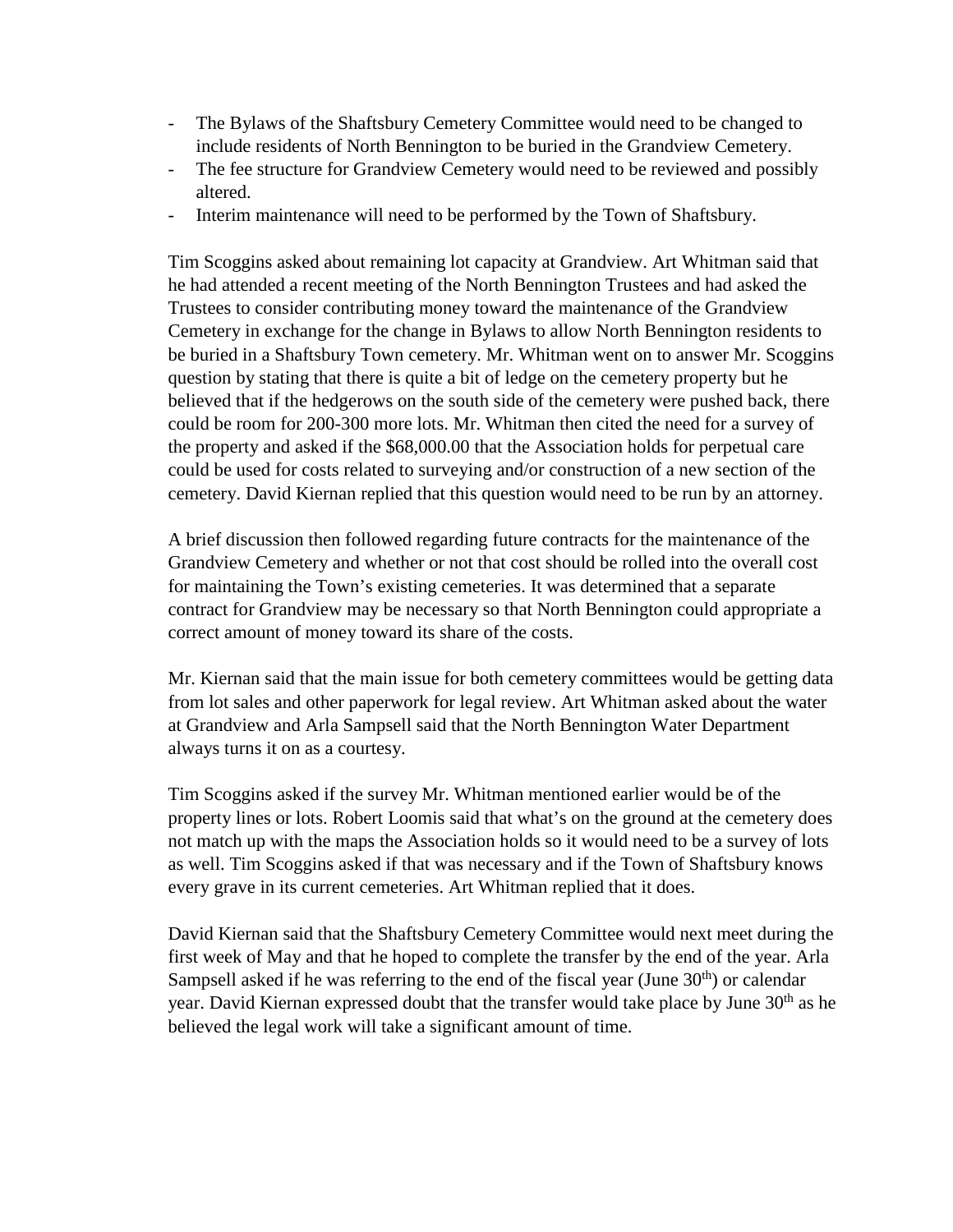# **8. Morton Buildings Representative – New Town Garage**

Steve Barden from Morton Buildings gave the Selectboard a presentation on his company and answered questions regarding the building being considered for the new Town garage. Mr. Barden said that the fact that the Selectboard is interested in a building like Rupert's garage (as constructed by Morton) has made the process on his end easier and that the preliminary plan for a garage is already complete.

Mr. Barden provided a SQE (Statement of Qualifications and Experience) and highlighted the longevity of Motion Buildings and that it is a national company with financial security, fully insured and has a safety plan designed for each specific project approved by OSHA.

Mr. Barden also provided a proposal with an estimated budget for the project based on the Rupert garage but cautioned that the budget would change as accessories were added, the location was determined and the timing of the construction was finalized.

Tim Scoggins pointed out that the Town's purchasing policy requires that purchases over a certain amount require the Town to bid out projects such as this, but wondered if the Town could bypass the bid process since the building the Selectboard would like is nearly identical to the Rupert garage. Mr. Scoggins then inquired if Morton would be able to provide the specifications for the project for a price. Steve Barden replied that while it was not their preferred course of action, Morton would provide the plans and specifications for \$10,000.00. Mr. Barden said that this cost would be rolled into the final total should the Town select Morton as the contractor for the project and that the next stage would involve creating detailed plans for the building, including mechanical and plumbing systems. Mr. Scoggins asked if the \$10,000.00 would be deducted from the total cost of the project if the Town decided to sole-source with Morton. Steve Barden replied that it would not be deducted but only be a down payment on the total cost.

Tony Krulikowski asked what the bid process would look like. David Kiernan said that the Town would advertise for bidders, who would pay for the plan sets, and the Town could have the bids evaluated by professionals (an architect and engineer) if need be.

Art Whitman asked the members of the road crew who were in attendance if they would change anything about the design of the building that they viewed in Rupert. Steve Washburn and Ron Jennings agreed that their only concern was regarding the depth of the building and the ability to fit two trucks in comfortably behind one another and still have room to walk around them, work on the trucks, etc. It was determined that a 60-foot deep building would probably be sufficient if the door to the back portion of the building was placed far enough to the rear. Tim Scoggins indicated that a floor drain would also be needed since the crew would be working on equipment in the garage. Steve Barden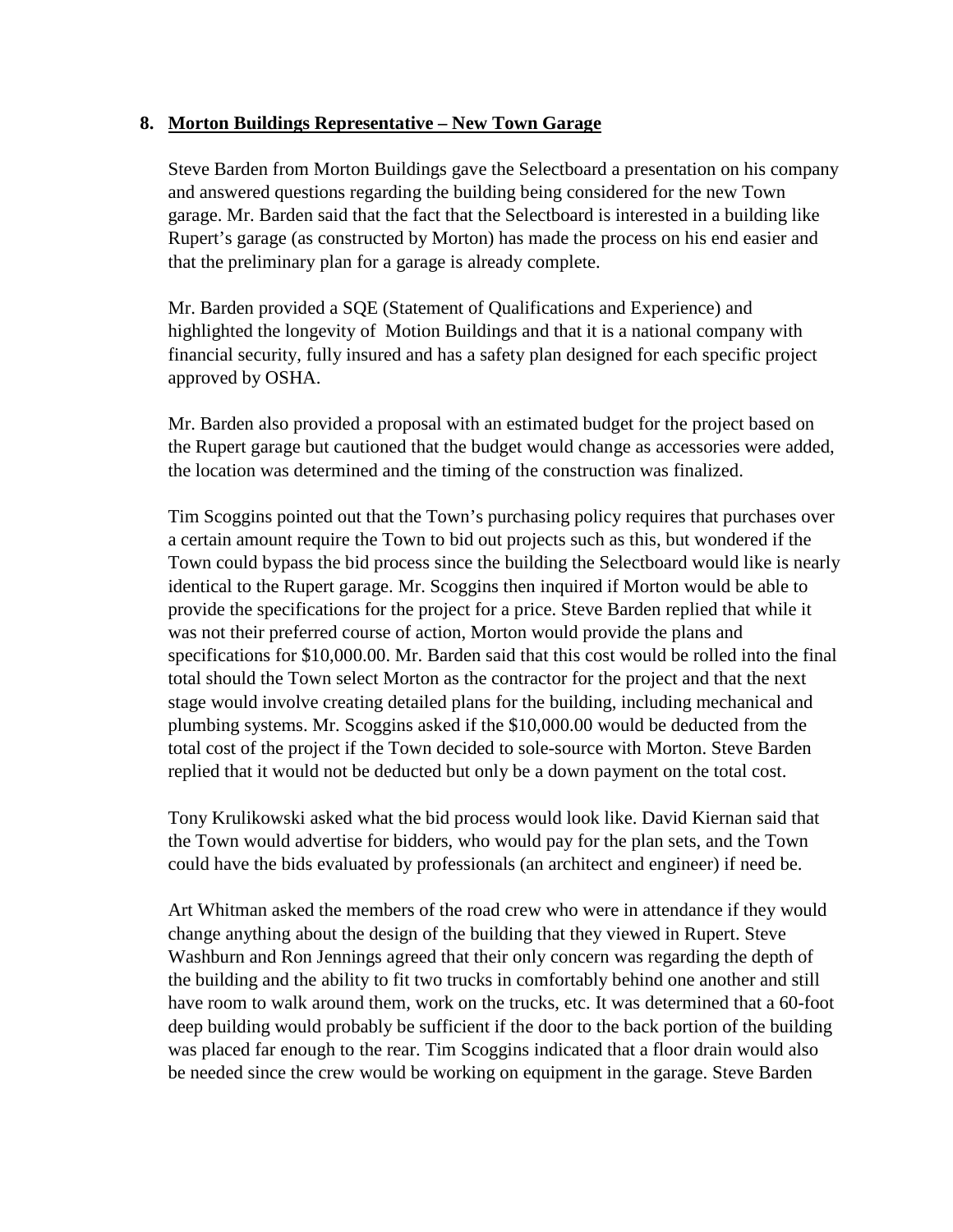said that a grease trap would also be required if certain bays were being used for mechanical work.

David Kiernan inquired if Morton would need to know about the specific location of the garage or if they would need a civil engineering report for planning purposes. Mr. Barden said that was only needed for special cases (like building into a bank). Tim Scoggins asked if Morton would be able to remove the current buildings from the property and do the excavation of the premises. Mr. Barden said that they can do it all. Mr. Scoggins then asked Mr. Barden if their buildings are mostly sole-source or if they go out to bid. Mr. Barden replied that in Vermont, the projects break down to about 50/50 but in New York State, all projects are put out to bid.

Tim Scoggins said that the Selectboard would review the material provided and would discuss the bidding versus sole-source contracting issue at the next regular meeting.

# **9. Dailey Building**

David Kiernan announced that he had placed this item on the agenda as a "place holder" and asked if there were any updates on the possible lease or purchase of the Dailey (Peckham Industries) Building for use as the Town Offices. Art Whitman said that the list of proposed requests from the Town had been forwarded to a representative at Peckham but had not heard back yet. Tim Scoggins suggested that Peckham may be waiting to be invited by the Town to meet at Executive Session to begin negotiations.

# **10. Approval of Minutes**

Motion: Mitch Race moved to approve the Meeting Minutes from March 21, 2016. Tony Krulikowski seconded.

Art Whitman and Mitch Race made minor corrections to the Minutes and the amended Minutes were presented to the Selectboard for approval.

5-0-0 Motion approved.

Motion: Mitch Race moved to approve the Meeting Minutes from April 4, 2016. Tony Krulikowski seconded.

Tim Scoggins, Art Whitman, and Mitch Race made minor corrections to the Minutes and the amended Minutes were presented to the Selectboard for approval.

5-0-0 Motion approved.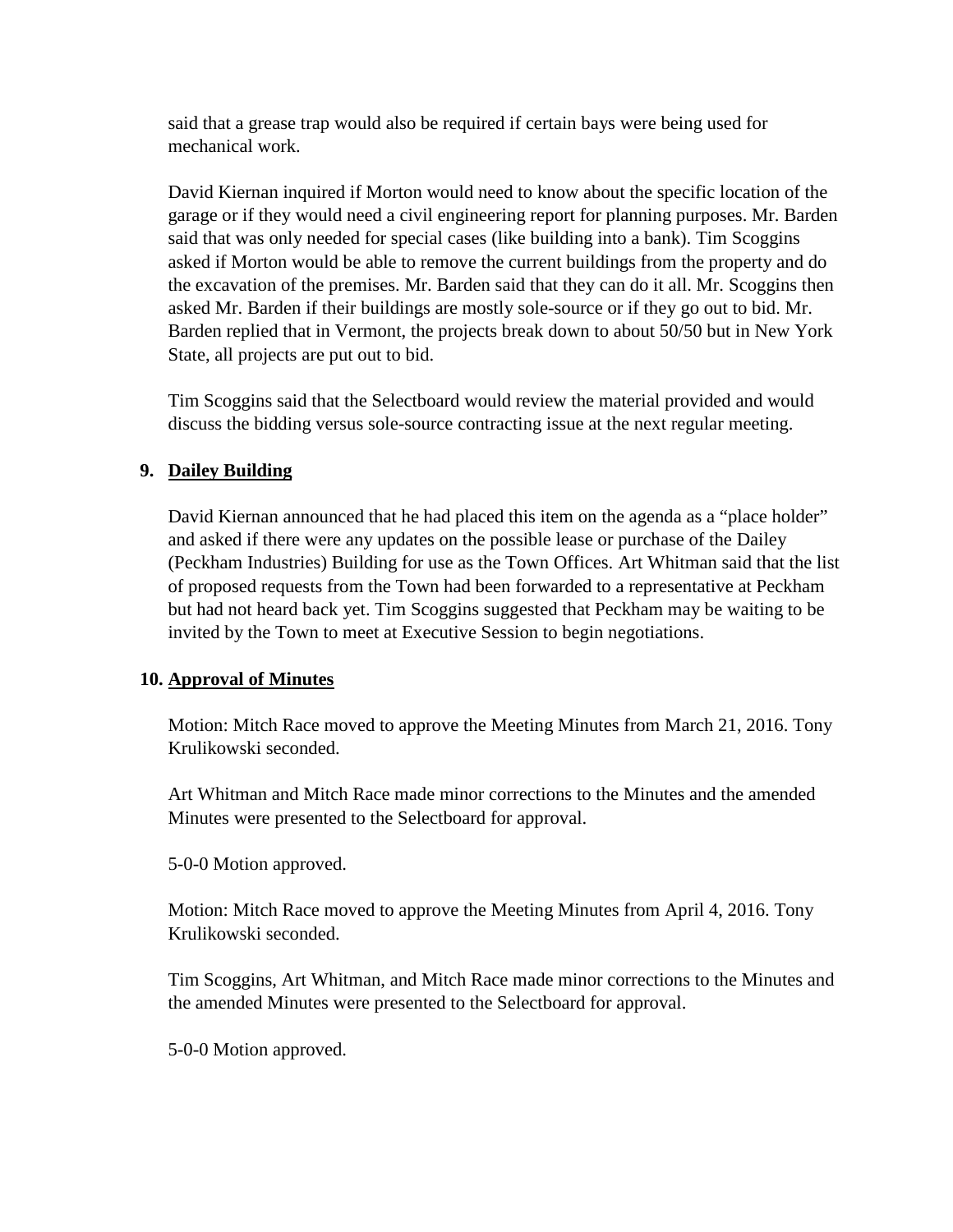# **11. Warrants**

Motion: Mitch Race moved to approve Check Warrant #42 \$9,130.00 made payable to Mance Engineering for the study on Shaftsbury Hollow Road. Ken Harrington seconded.

5-0-0 Motion approved.

Motion: Mitch Race moved to approve Check Warrant #32 \$47,966.54. Ken Harrington seconded.

5-0-0 Motion approved.

David Kiernan reported that due to a malfunction with the payroll service (Pay Data) during the previous pay period, no Payroll Warrant was presented to the Board this meeting. Mr. Kiernan stated that all Town employees were paid three times the correct amount during this pay period and that the Town had just received a final report on tax deductions for this pay period on Monday the  $18<sup>th</sup>$ . Mr. Kiernan reported that the Town is looking to move payroll service in-house and that he would be receiving information on the NEMRC payroll service this week for review. Tim Scoggins and Art Whitman both pointed out that there are tax obligations and filings that need to be kept up with if payroll is moved in-house and David Kiernan said that he would be looking into that with the information received from NEMRC.

# **12. Opening of Chip Sealing Bids – Harvest Hills/Hewitt Drive and Paran Acres**

David Kiernan presented the Selectboard with two (2) bids each for the Paran Acres and Harvest Hills/Hewitt Drive Chip-Sealing projects. Mr. Kiernan suggested that the Selectboard open the bids tonight and could discuss the bids after he had made copies and the Board had reviewed the information.

- **a.** Paran Acres
	- i. Peckham Industries

The total bid from Peckham Industries for this project was \$14,772.81.

ii. Gorman Group (Albany, NY)

The total bid from Gorman Group for this project was \$37,073.00 with an optional fog seal of \$3,854.00.

**b.** Harvest Hills/Hewitt Drive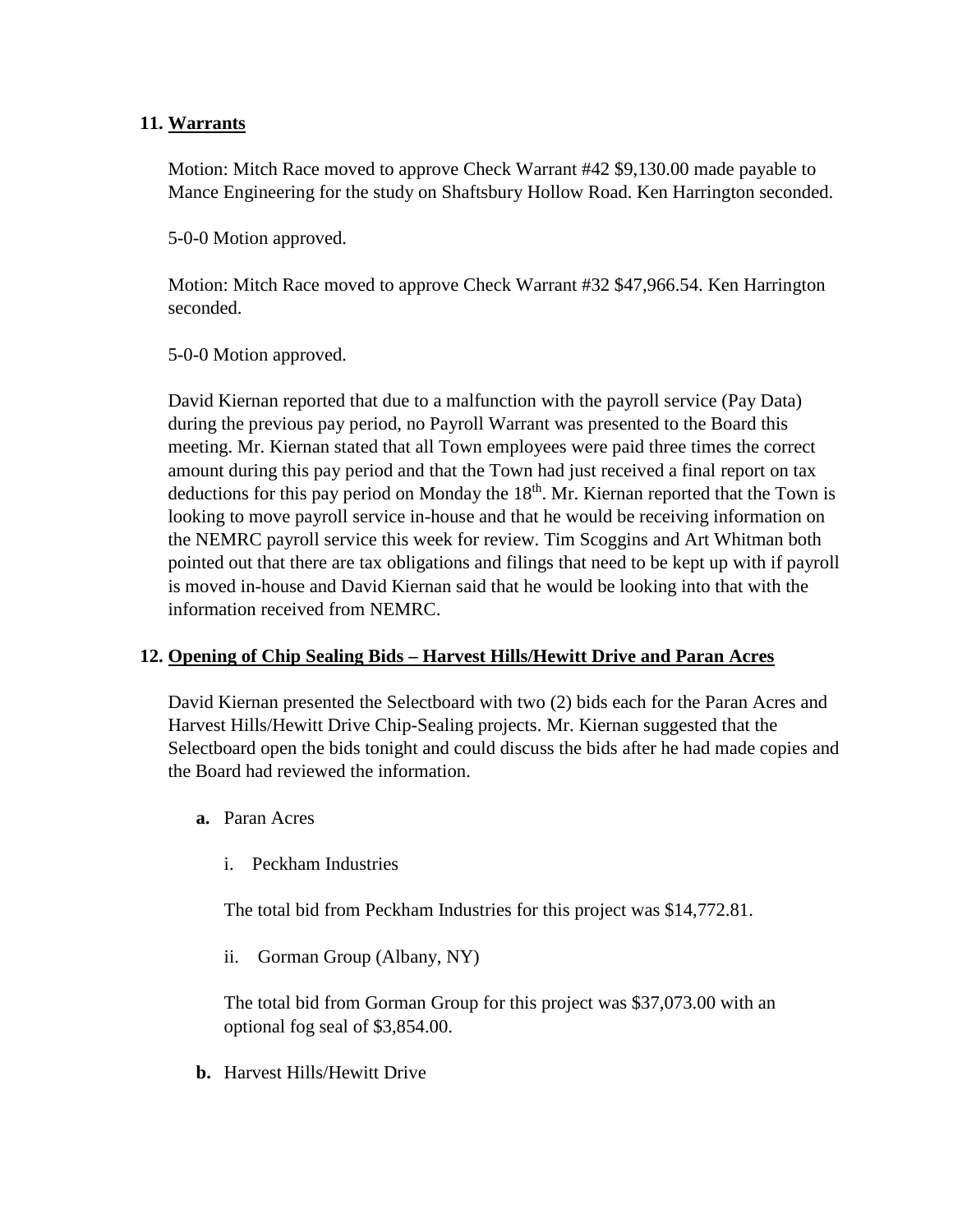i. Peckham Industries

The total bid from Peckham Industries for this project was \$45,000.00, including an optional fog seal.

ii. Gorman Group

The total bid from the Gorman Group for this project was \$107,080.00 with an optional fog seal of \$2,554.00.

#### **13. Town Administrator's Report**

**a.** David Kiernan asked the Selectboard to adopt a meeting schedule for the Town boards and committees as follows:

Selectboard:  $1<sup>st</sup>$  and  $3<sup>rd</sup>$  Mondays of each month at 6:30PM Development Review Board: 1<sup>st</sup> and 3<sup>rd</sup> Wednesdays of each month at 7:00PM Planning Commission:  $2<sup>nd</sup>$  and  $4<sup>th</sup>$  Tuesdays of each month at 7:00PM Recreation Committee: 4<sup>th</sup> Friday of each month at 10:00AM Economic Development Committee: 3rd Thursday of each month at 8:00AM

Art Whitman confirmed that meetings were currently on hold for the Economic Development Committee.

Motion: Mitch Race moved to adopt the meeting schedule as outlined above. Tony Krulikowski seconded.

Motion: Mitch Race moved to schedule Economic Development Committee meetings to the 3rd Thursday of each month at 5:00PM. The motion died for lack of a second.

Motion: Mitch Race moved to remove the Economic Development Committee from the meeting schedule for the time being. Art Whitman seconded.

5-0-0 Motion approved.

The original Motion regarding the meeting schedule was then revisited, with the Economic Development Committee slot removed.

5-0-0 Motion approved.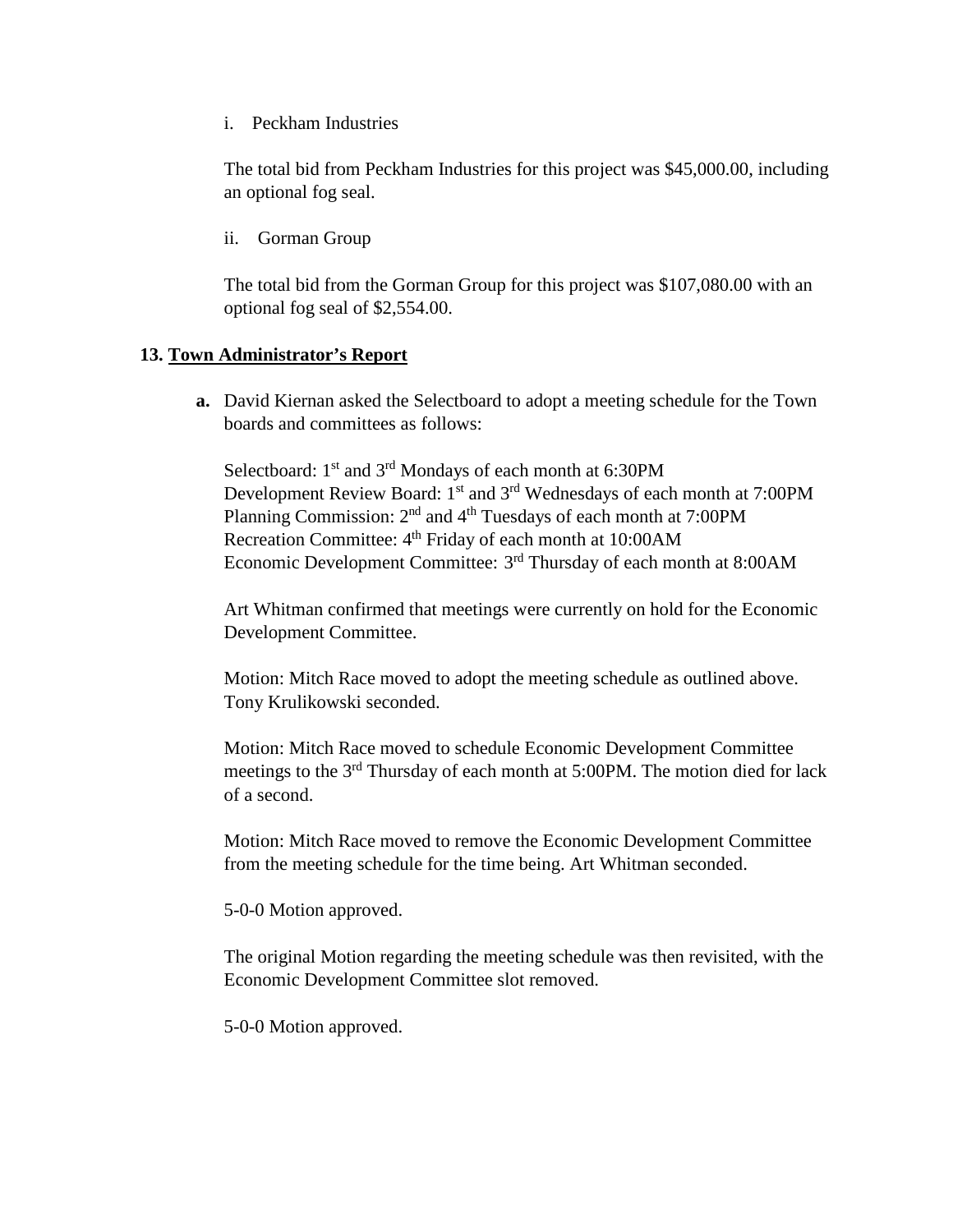**b.** Adoption of the IRS Standard Mileage Rates

Motion: Mitch Race moved to approve the IRS Standard Mileage rate for 2016 of \$0.54/mile for town travel. Art Whitman seconded.

5-0-0 Motion approved.

**c.** Certificate of No Appeal/Suit Pending from Listers

Motion: Mitch Race moved to approve the Certificate of No Appeal/No Suit Pending certified by the Listers. Ken Harrington seconded.

5-0-0 Motion approved.

**d.** David Kiernan brought a letter before the Selectboard from William Robinson, a resident whose mailbox was destroyed during tree removal by the road crew on Trumbull Hill Road. The Town offered to replace the mailbox and put a new one in for Mr. Robinson but Mr. Robinson requested that the Town reimburse him for the mailbox and his time and inconvenience. Mr. Robinson requested \$30 for a new mailbox and \$50 for his time.

Motion: Tony Krulikowski moved to approve the request from William Robinson for \$80.00. Mitch race seconded.

Tim Scoggins said that the Town is happy to replace damaged property and have the road crew install something such as a mailbox when incidents like this happen but the Town is not going to be writing checks to residents for reimbursement.

0-5-0 Motion failed.

**e.** David Kiernan presented a Note to People's United Bank for \$30,000.00 dated April 18, 2016 for the purchase of the North Road property. Art Whitman said that he did not think the Town should borrow the money and pay interest until the Town has clear title to the property. Tim Scoggins agreed that the Selectboard should wait until the closing date.

# **14. Other Business**

Tim Scoggins presented a proclamation from Michael Keane, a Bennington Selectboard member and the Chair of Vermont Leadership Board of the American Lung Association to adopt the second week of May as Women's Lung Health Week in Shafstbury.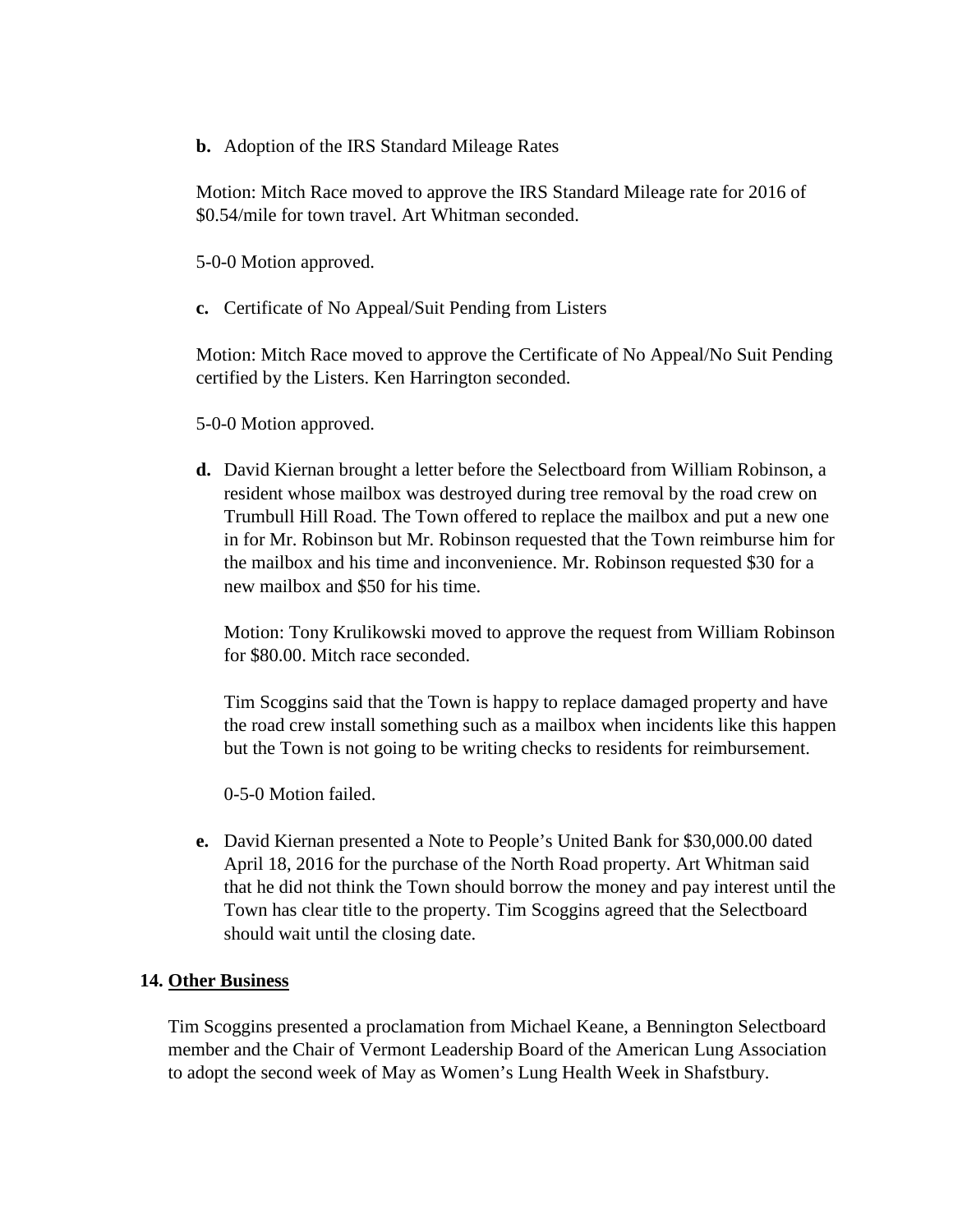Motion: Tony Krulikowski moved to adopt the second week of May as Women's Lung Health Week in Shaftsbury. Ken Harrington seconded.

5-0-0 Motion approved.

David Kiernan reported that he would not be in the office Wednesday, Thursday or Friday of this week.

Art Whitman informed the Selectboard that the Town's longest-serving employee, Tim Greene, had experienced a serious house fire in the past week and offered any assistance the Selectboard could provide to him.

#### **15. Review of Action Items**

4/4/2016 Action Items:

- Fix the light in the meeting space **David Kiernan reported that the ballast was broken and would need to be replaced with an older type of ballast (that's hard to find) or with efficient LED lights but that both options would involve rewiring and be expensive. Mr. Kiernan said that he would look for alternative sources of illumination until plans for the Town Offices were settled.**
- Art Whitman to follow up on rink parts **Mr. Whitman said that the rink parts are in the warming shed at the Cleveland Avenue Park. Mr. Whitman said that he had learned that one of the problems with the rink is that the ground is not even and establishing the first layer of ice is difficult. Mr. Kiernan said that he was finding the renovation of the Cleveland Avenue park equipment to be costly and that if some equipment were removed, there may be a better space for the rink.**

During this discussion, Art Whitman said that the Northshaft Lions Club had worked on the sod-laying at the baseball diamond at Howard Park along with the Bennington Little League, A & K Agriservices.

- Art Whitman to speak with Oliver Durand regarding generators in metal shed at landfill – **Art Whitman discovered the following items in the shed:**
	- **a. Two (2) 10k W Army surplus generators (working)**
	- **b. Two (2) 10k W Army surplus generators (non-working)**
	- **c. A push mower (working)**
	- **d. DR brush mower (working but not used at landfill site)**
	- **e. A speed indicator sign (not sure if working)**
	- **f. Platform Scales**
	- **g. Tractor spare tired**